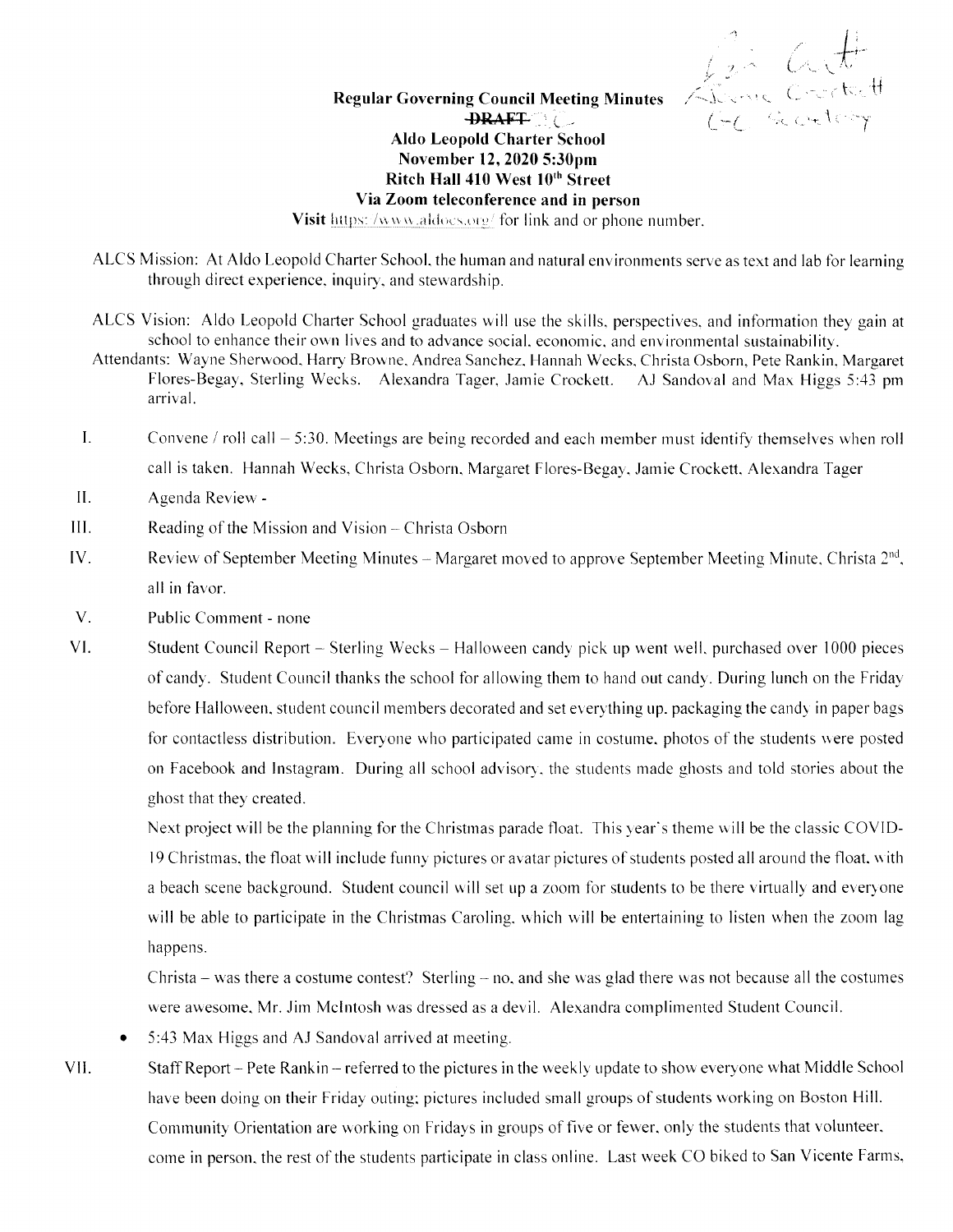they are working in pods on a survival challenge scenario.

10<sup>th</sup> graders and 11<sup>th</sup> graders had presentations from different schools, such as the School for Ethics and Global

Leadership Semester School in Washington DC that one of our students is attending this semester.  $12<sup>th</sup>$  graders oversee All School Advisories, they are making the best out of the situation we are living in, and are doing a great job.  $*$  Pete leaves meeting 5:50pm

VIII.

Business Manager Report - Harry Browne - no news about state finances as of today. Amazon detail report most of the charges are classroom supplies, few physical plant supplies, and administration supplies. Wayne – where is the Wi-Fi extender we purchased? Harry – it is not being used, the information given to us by the student was incorrect, the family does not have internet to extend from. He is aware of about three families who need help with Wi-Fi. Jamie is surprised that only 3 families need help. Wayne is sure more families need help but have not contacted the school. Harry mentioned that there is CARES act money to help with this problem. Jamie asked how the families would know there is help there. Wayne said Cathie has called

families to ask if they need help.

Check Register Report-Questions-what is Cumulus Global? Harry- a company that is reselling Google Suite licenses. Jamie asked how the lunches are going? Wayne – serving an average of 55 students, some are left over but we do not have a way of knowing how many will come each day. Harry suggested that we encourage parents to veer left so traffic can pass through. Wayne said we were working on that not being so congested during lunch time, by getting bid for sidewalks. Hannah asked why YCC and Microsoft were the description on a check to Harry. Harry – Microsoft does not take POs and the tools ordered for YCC was from a company we had never bought from and will probably not use that company again, so it is easier to pay with a personal credit card and be reimbursed, both items were just put on the same check. Alexandra - Abeyta Physical Therapy? Our contracted Physical Therapist for students. Margaret - Mountain Ridge Ace Hardware charges? Wayne – most of the charges were remodeling tools. Harry - \$1300 were for tools for working on the Ritch Hall Landscaping Project. Margaret asked if these tools are inventoried. Harry – no but would like for them to be and have a check out sheet to track the tools. his perception is that tools being misplaced is more of a problem than tools "walking away." Wayne agreed, and now that we have more space to organize and store them it will be much easier, would like to have an easy system for checking out tools. Christa suggested marking all tools with identifiers. Alexandra – what is AQUILA? Harry – vendor of internet access points and licenses for Middle school. Alexandra - what is NMASBO -New Mexico Association of Business Officials -Harry's trainings. What is ERB - Educational Retirement Board. What is SEG - State Equalization Guarantee - our bulk of money fiom Santa Fe to help school operate.

 $Max - Does ACE honor a lowalty program? Wave - yes, the discounts come in the form of reward cards that$ are given to staff to use when purchasing ACE items. Purchase at Manzanita Ridge? Chairs for the library. Jamie – what about the costs of lunch? Harry – reimbursements are coming closer to costs than we had expected. CARES Act money is covering to-go containers. Wayne – we will need to buy forks in the near future because they are probably being thrown in the trash. Not a large expense. Harry – has a pending grant request for magnetized trash can to save forks.

IX. Committee Reports- GC Committees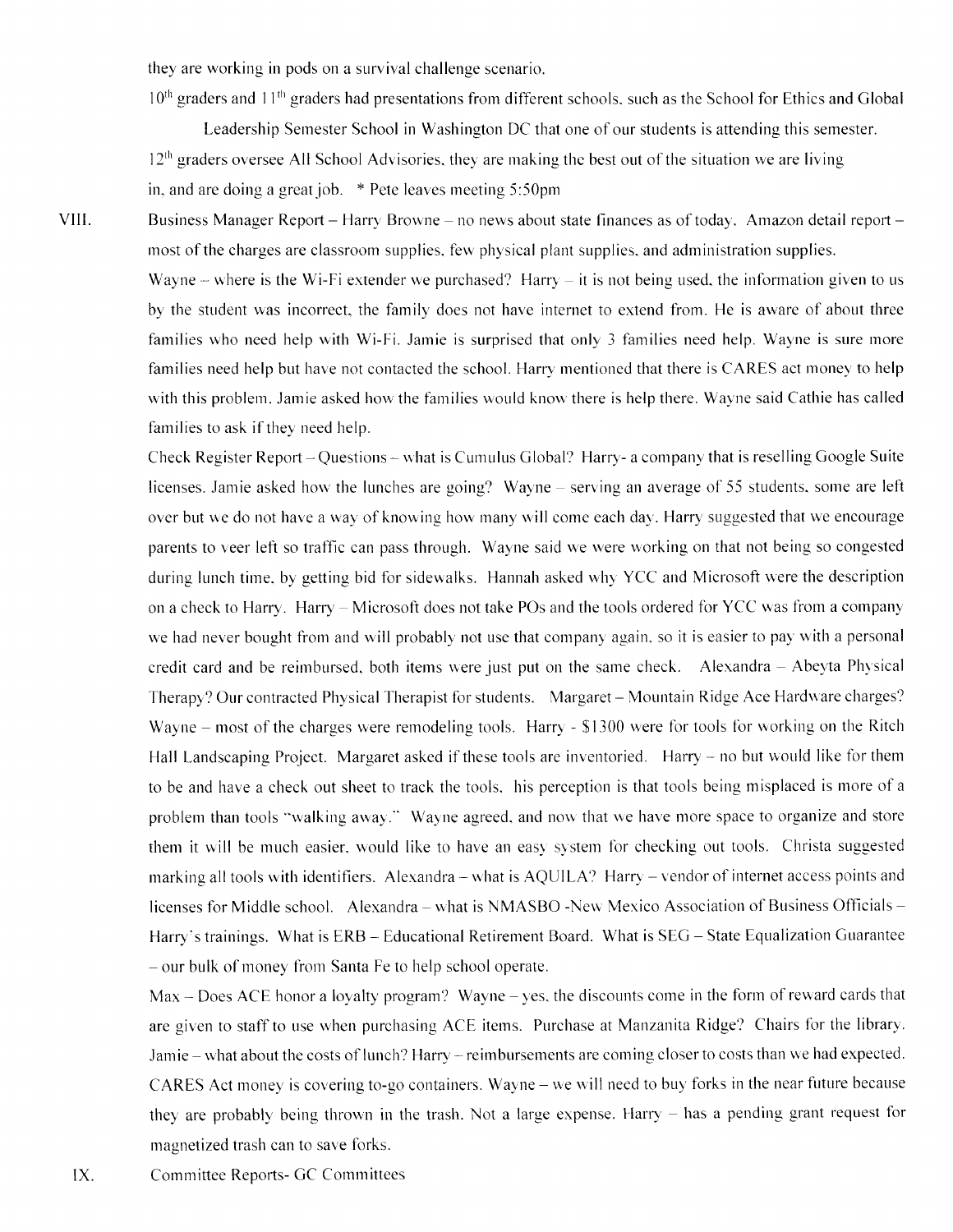SAC – Hannah – went over surveys to parents needs and concerns and broke them down to try and come up with solution to address them. Isolation and engagement issues are high ranking needs to address. Wayne – also went over Strategic PIan to include COVID- l9 and being at Ritch Hall.

 $SHAC - AJ - went over Behavioral Risk Survey, with suicide being the biggest concern. Working on ways to$ address resiliency factors. Planning parent's night event, this survey/mental health will be the main focus. Need to find speakers for the event.

Audit  $-$  AJ  $-$  met with auditors to address process, will have an exit conference tomorrow. Harry has not received any information about issues.

Finance  $-$  Hannah  $-$  had a very brief meeting, was satisfied with the fact that Harry was not concerned with finances. Harry approved quarterly reports.

Curriculum  $-$  Wayne  $-$  working on curriculum map for each subject area, a map for new teachers. And they are also working on strategic plan.

Facilities - Wayne - did not meet, but the next issue is the resent bids for the sidewalk project discussed last month. Not an urgent issue, plans for the work to be done next summer maybe.

Nominating  $-$  Jamie  $-$  nothing to report.

Policy – Bridget Johns is putting together a Reentry Plan. Also working on the Absentee Policy, required by state  $-$  we have one, but want to improve it.

Development  $-$  Jamie  $-$  a Go Fund Me will be set up for the Ella/Michael/Ella Scholarship soon. Will also investigate different fund raising efforts like smile.amazon. Max  $-$  can we get funding from Single Socks for lunch? Harry  $-$  we used to, but now no longer needed with state funding that we receive.

Risk Management - Christa - does PED have a COVID-19 exposure flowchart/response policy. Wayne explained it is more of a procedure than a policy. What PED has distributed is hard to interpret. Jim has researched several procedures and we are adopting one to follow that will meet state requirements, but be easier to read.

Christa discussed contact tracing such as testing 5% of the staff that is on campus every week: return to school guidelines: ventilation in building and plans for possible reopening.

Alexandra  $-$  is the COVID-19 procedure public? Wayne  $-$  the procedure has been given to the front office and he will ask Garrett if it is on the website. Hannah – parents need to know that they can call the school and ask what the procedure is, Alexandra – alerting parents that this procedure exists is important. Margaret – will it be an Administrator who contacts parents if there is any exposure? What about HIPPAA, privacy, etc? Wayne  $$ yes it will be Wayne or Jim the school nurse. The school has four hours to contact the Department of Health, which Wayne would do, then he and Jim would call everyone who has had potential exposure while keeping the identity of the person who tested positive private. The students who may have been exposed this week have not been at the school or on YCC, so right now we don't' need to take action. Christa – are there procedures for primary contacts vs secondary contact? Wayne  $-$  yes. PED has instructions for those procedures. The one student who may have it was not at YSS for a full week before showing symptoms. Margaret - does every person who comes to the school sign in and get temperature taken? Wayne - yes anyone who enters the school